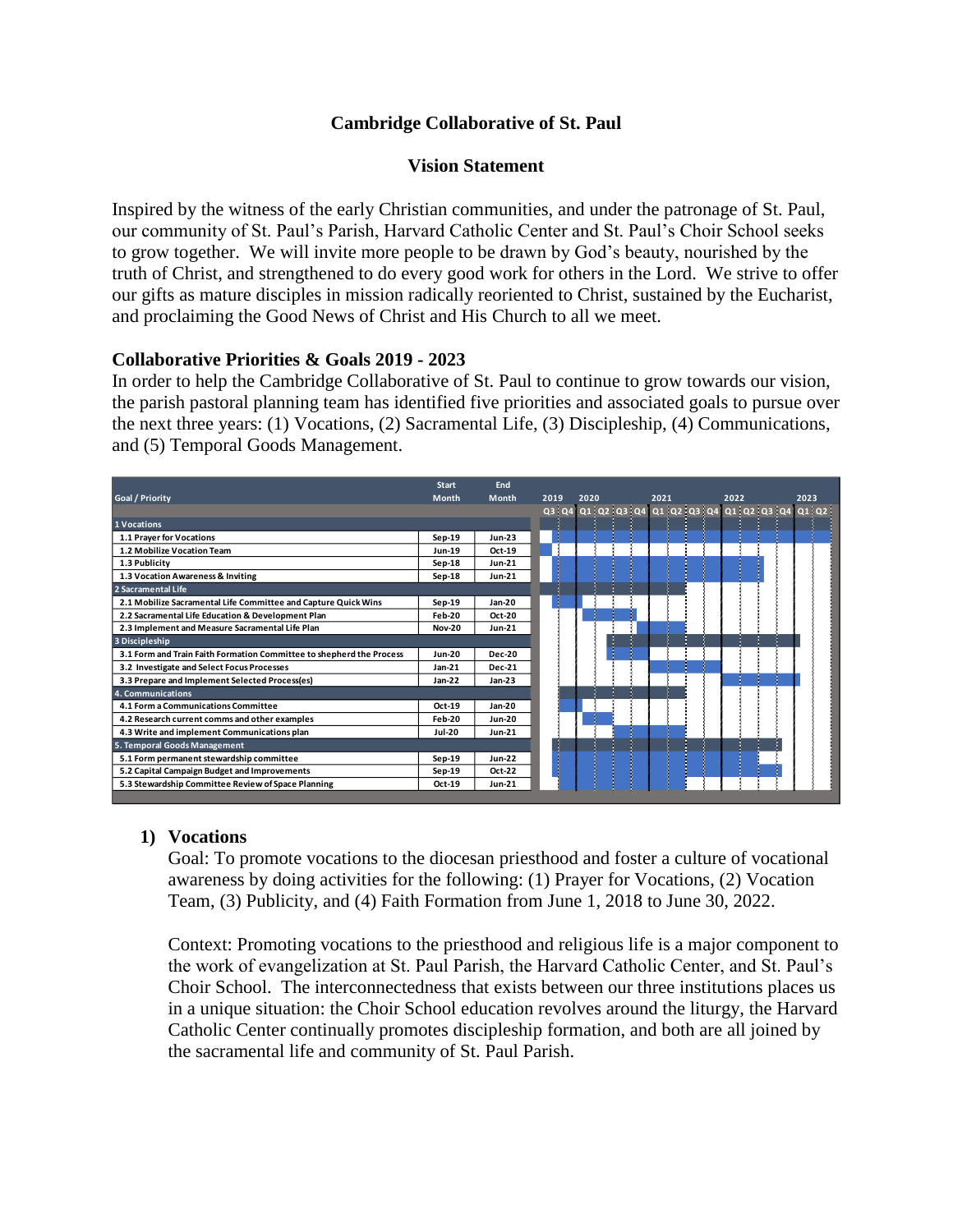| Action                                             | Owner                | <b>Start</b> | Due By   | Effort          | Cost     |
|----------------------------------------------------|----------------------|--------------|----------|-----------------|----------|
| <b>1.1 Prayer for Vocations</b>                    |                      |              |          |                 | \$0      |
| 1.1.1 Weekly prayer intentions for vocations       | Parish               | 9/1/19       | 6/30/19  | 1 <sub>hr</sub> |          |
| Inclusion of prayers for vocations as part of      | Clergy               |              |          | wkly            |          |
| intercessory prayers at Sunday masses.             |                      |              |          |                 |          |
| <b>1.2 Mobilize Vocations Team</b>                 |                      |              |          |                 | \$0      |
| 1.2.1 Form Vocation Team                           | Parochial            | 6/1/19       | 10/30/19 | 4 hrs           |          |
| Invite 2 members from each community (e.g.         | Vicar                |              |          |                 |          |
| Catholic Center, Choir School, Parish) who are     |                      |              |          |                 |          |
| committed to advancing vocations from the          |                      |              |          |                 |          |
| collaborative to join Vocations Team. Team will    |                      |              |          |                 |          |
| meet each semester to discuss how the goal is      |                      |              |          |                 |          |
| being carried out in the respective communities,   |                      |              |          |                 |          |
| and how the activities of each can interact with   |                      |              |          |                 |          |
| one another.<br>1.3 Publicity                      |                      |              |          |                 | Per Plan |
| 1.3.1 Archdiocesan Vocation Poster                 | Parish               | 9/1/18       | 6/30/19  | 1 <sub>hr</sub> |          |
| Prominent display of Archdiocese of Boston         | Clergy               |              |          |                 |          |
| vocations poster in the church, student center,    |                      |              |          |                 |          |
| parish center, and choir school.                   |                      |              |          |                 |          |
| 1.3.2 Harvard Catholic Center Vocation             | Parish               | 9/1/18       | 6/30/19  | 1 <sub>hr</sub> |          |
| Poster                                             | Clergy               |              |          | wkly            |          |
| Creation and yearly updating of a Harvard          |                      |              |          |                 |          |
| Catholic Center vocations poster, highlighting     |                      |              |          |                 |          |
| Harvard graduates who have gone on to the          |                      |              |          |                 |          |
| priesthood, religious life, and deaconate.         |                      |              |          |                 |          |
| 1.3.3 Vocation Information Bulletin Board          | Parish               | 9/1/18       | 6/30/19  | 1 <sub>hr</sub> |          |
| Creation and maintenance of an informational       | Clergy               |              |          | monthly         |          |
| bulletin board near the student lounge, displaying |                      |              |          |                 |          |
| flyers for upcoming discernment retreats           |                      |              |          |                 |          |
| 1.3.4 Harvard Catholic Center Magazine             | Developme            | 9/1/18       | 6/30/20  | 1 <sub>hr</sub> |          |
| Yearly feature in the Harvard Catholic Center      | nt Staff /           |              |          | monthly         |          |
| Magazine of priestly and religious vocations.      | parish               |              |          |                 |          |
|                                                    | clergy               |              |          |                 |          |
| <b>1.4 Faith Formation</b>                         |                      |              |          |                 | Per Plan |
| <b>1.4.1 RCIA</b>                                  | <b>RCIA</b>          | 9/1/18       | 6/30/19  | 2 hrs           |          |
| Integration of lesson on vocations in RCIA         | Coordinato           |              |          |                 |          |
| program.                                           | r / Parish           |              |          |                 |          |
| 1.4.2 Adult Confirmation                           | Clergy<br>Confirmati | 9/1/19       | 6/30/20  | 2 hrs           |          |
| Integration of lesson on vocations in adult        | on                   |              |          |                 |          |
| confirmation program.                              | coordinator          |              |          |                 |          |
|                                                    | / Parish             |              |          |                 |          |
|                                                    | Clergy               |              |          |                 |          |
| 1.4.3 High School Confirmation                     | Confirmati           | 9/1/19       | 6/30/20  | 2 hrs           |          |
| Integration of lesson on vocations in high school  | on                   |              |          |                 |          |
| confirmation program.                              | coordinator          |              |          |                 |          |
|                                                    | / Parish             |              |          |                 |          |
|                                                    | Clergy               |              |          |                 |          |
| 1.4.4 Religious Education                          | CRE/                 | 9/1/19       | 6/30/21  | 4 hrs           |          |
| Integration of lesson on vocations in parish       | Parish               |              |          |                 |          |
| religious education program                        | Clergy               |              |          |                 |          |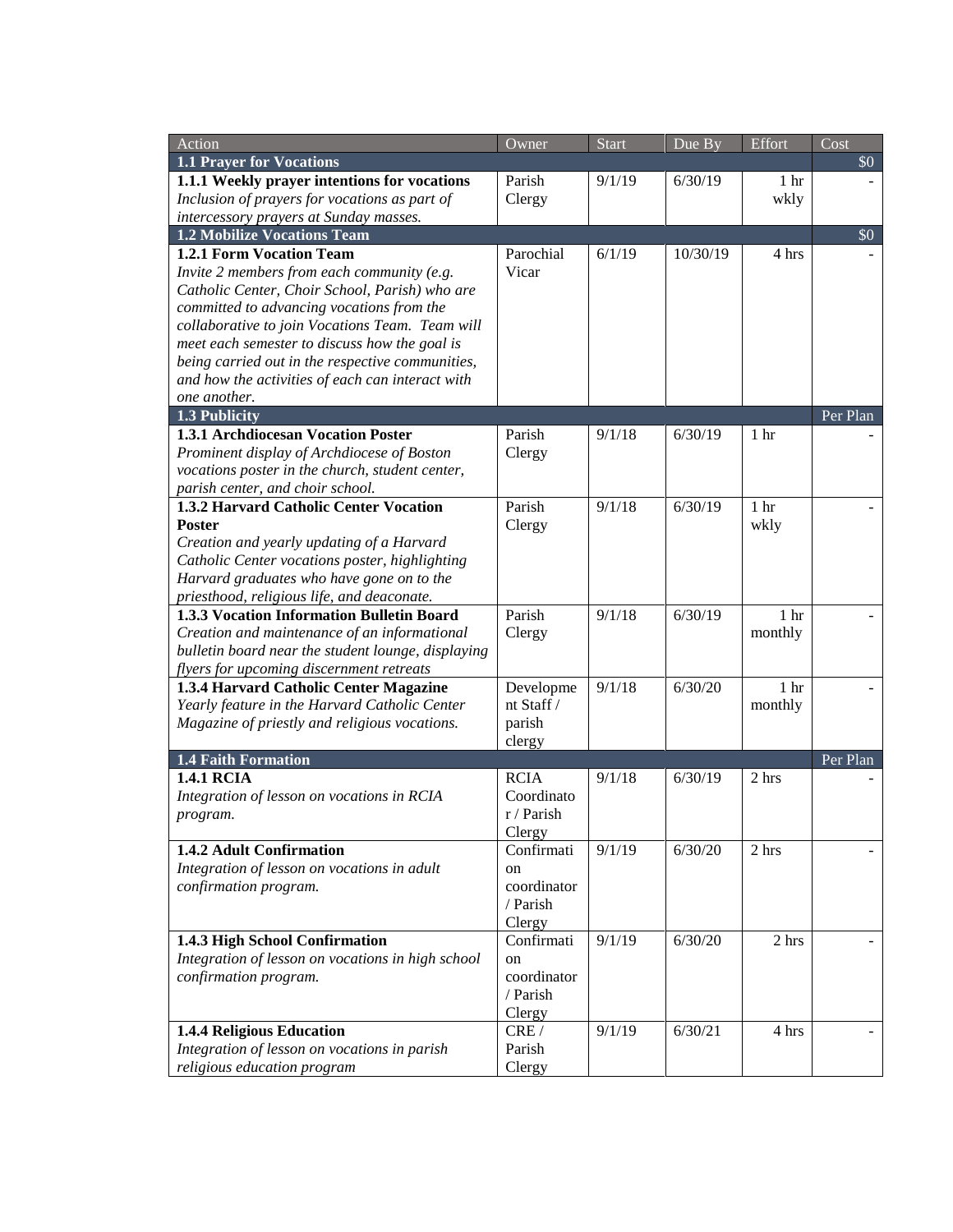| 1.4.5 Choir School Religion Class               | Faculty /  | 9/1/19 | 6/30/21 | 8 hrs           |           |
|-------------------------------------------------|------------|--------|---------|-----------------|-----------|
| Integration of lesson on vocations in Choir     | Parish     |        |         |                 |           |
| <b>School Religion Class</b>                    | Clergy     |        |         |                 |           |
| 1.4.6 Discernment Groups                        | Undergrad  | 9/1/19 | 6/30/22 | 1 <sup>hr</sup> |           |
| Establishment of vocational discernment prayer  | uate and   |        |         | wkly            |           |
| groups for men and women within the Harvard     | Graduate   |        |         |                 |           |
| Catholic Center.                                | Chaplains  |        |         |                 |           |
| <b>1.4.7 Discernment Retreat</b>                | Parish     | 9/1/18 | 6/30/19 | 2 hrs           |           |
| Promotion of and invitations to the annual      | Clergy     |        |         | monthly         |           |
| vocational discernment retreat for men from the |            |        |         |                 |           |
| parish, Harvard Catholic Center, and Choir      |            |        |         |                 |           |
| School.                                         |            |        |         |                 |           |
| 1.4.8 Seminary Visits for Harvard Catholic      | Chaplains  | 9/1/19 | 6/30/21 | 8 hrs           | \$50      |
| <b>Center</b>                                   |            |        |         |                 | (transpo) |
| Visit seminary for Vespers or Sunday Mass, meet |            |        |         |                 | rtation   |
| and greet with seminarians, tour seminary.      |            |        |         |                 |           |
| 1.4.9 Seminary Visits for Choir School          | Parish     | 9/1/20 | 9/1/22  | 20 hrs          | \$500     |
| Visit seminary for Vespers, meet and greet with | Clergy $/$ |        |         |                 | (bus      |
| seminarians, tour seminary. Look into doing     | faculty    |        |         |                 | transpor  |
| joint sung Vespers service with seminary choir. |            |        |         |                 | tation)   |
| <b>1.4.10 Visitation of Vocation Directors</b>  | Parish     | 9/1/18 | 9/1/19  | 2 hrs           |           |
| Archdiocesan vocations directors make formal    | Clergy     |        |         | monthly         |           |
| and informal visits to Harvard Catholic Center  |            |        |         |                 |           |
| for Masses, Holy Hours, retreats, and social    |            |        |         |                 |           |
| events.                                         |            |        |         |                 |           |

### **2) Sacramental Life**

Goal: By June 30, 2021, intentionally enhance engagement in Sacramental Life by increasing (1) understanding of the Sacraments (2) personal reception of the Sacraments (3) willingness to serve in Sacramental ministries.

| Action                                                         | Owner      | <b>Start</b> | $\overline{D}$ ue $\overline{B}$ y | Effort   | Cost                      |
|----------------------------------------------------------------|------------|--------------|------------------------------------|----------|---------------------------|
| 2.1 Mobilize Sacramental Life Committee and Capture Quick Wins |            |              |                                    |          | $\boldsymbol{\mathsf{S}}$ |
| 2.1.1 Form Committee                                           | Pastor     | 9/1/2019     | 10/30/19                           | 4 hrs    |                           |
| Invite 6-8 members of the collaborative from                   |            |              |                                    |          |                           |
| each of our constituent communities who care                   |            |              |                                    |          |                           |
| deeply about our sacramental life to join with the             |            |              |                                    |          |                           |
| pastor in advancing our sacramental life.                      |            |              |                                    |          |                           |
| 2.1.2 Gather Data                                              | Volunteers | 11/1/19      | 12/31/19                           | $20$ hrs |                           |
| Gather data on current reception of sacraments                 |            |              |                                    |          |                           |
| within the collaborative.                                      |            |              |                                    |          |                           |
| 2.1.3 Outline objectives of Sacramental Life                   | Volunteers | 1/1/20       | 1/31/20                            | 5 hrs    |                           |
| plan                                                           |            |              |                                    |          |                           |
| Draft document outlining the objective of a                    |            |              |                                    |          |                           |
| Sacramental Life plan to be developed.                         |            |              |                                    |          |                           |
| 2.1.4 Recruit Extraordinary Ministers &                        | Pastor &   | 9/1/19       | 10/30/19                           | 4 hrs    |                           |
| Lectors                                                        | Parish     |              |                                    |          |                           |
| Present role & theological basis for                           | Clergy     |              |                                    |          |                           |
| Extraordinary Ministers of the Holy Eucharist                  |            |              |                                    |          |                           |
| (e.g. via homilies, letter in bulletin, etc.) and host         |            |              |                                    |          |                           |
| a training session for new Extraordinary                       |            |              |                                    |          |                           |
| Ministers in order to expand number of trained                 |            |              |                                    |          |                           |
| Extraordinary Minsters by five people.                         |            |              |                                    |          |                           |
| 2.2 Sacramental Life Education & Development Plan              |            |              |                                    |          | \$0                       |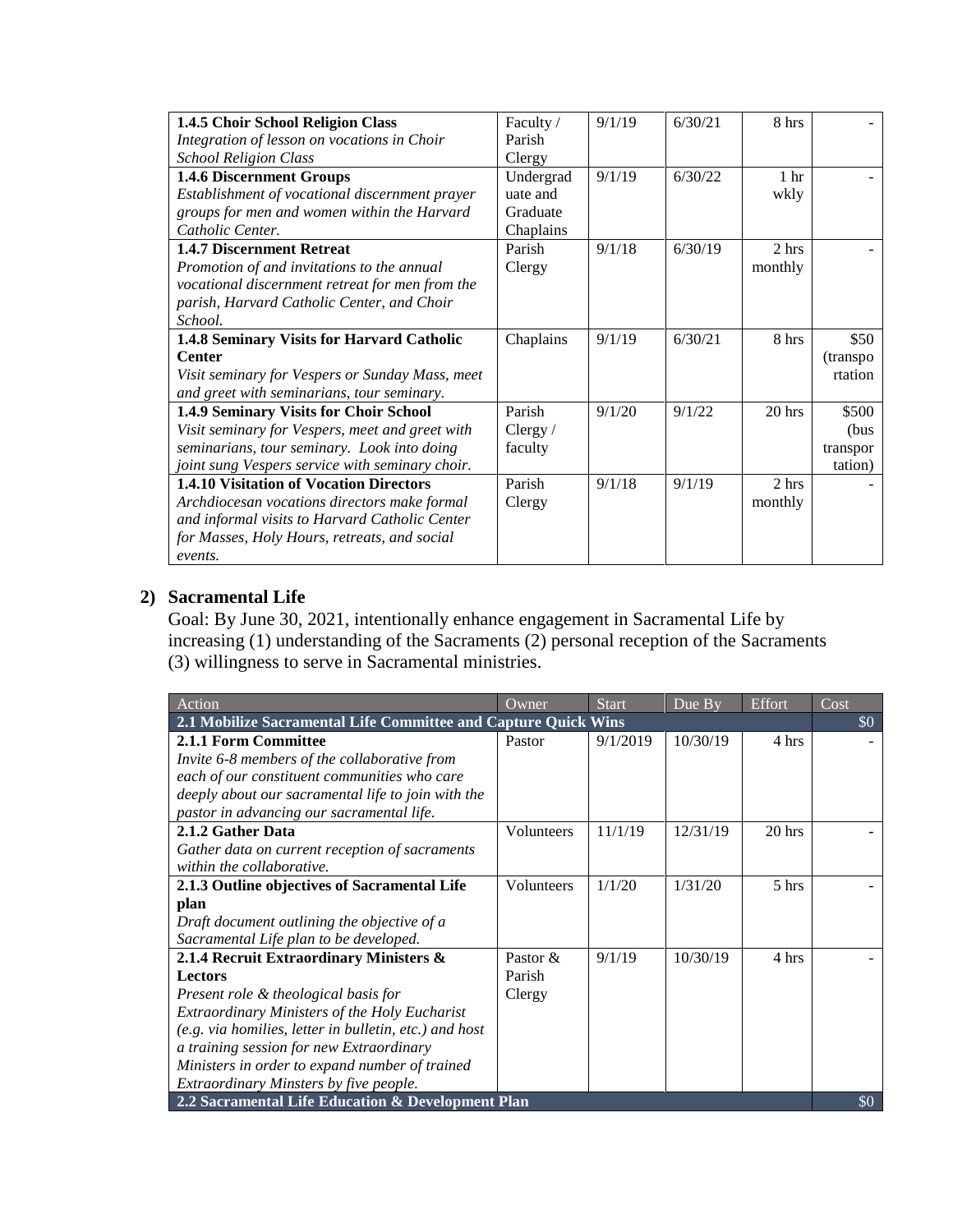| 2.2.1 Develop Plan                                          | Committee | 2/1/20  | 8/31/20  | 20 hrs   |          |
|-------------------------------------------------------------|-----------|---------|----------|----------|----------|
| Review current reception data and develop a plan            | & Parish  |         |          |          |          |
| to encourage a deeper understanding of the                  | Clergy    |         |          |          |          |
| sacraments, ensure that it is clear to all members          |           |         |          |          |          |
| of our collaborative and community how they can             |           |         |          |          |          |
| request / access the sacraments, ensure that the            |           |         |          |          |          |
| collaborative has the adequate Ordinary and                 |           |         |          |          |          |
| Extraordinary Ministers, and measure the health             |           |         |          |          |          |
| of our collaborative's sacramental life.                    |           |         |          |          |          |
| 2.2.2 Deliver Education Plan on Sacraments                  | Parish    | 8/1/20  | 10/30/20 | $20$ hrs |          |
| Plan education series on the sacraments to                  | Clergy    |         |          |          |          |
| encourage a deeper understanding of and more                |           |         |          |          |          |
| regular reception of Christ's grace through the             |           |         |          |          |          |
| sacraments.                                                 |           |         |          |          |          |
| 2.1.3 Recruit Extraordinary Ministers &                     | Parish    | 9/1/20  | 10/30/20 | 4 hrs    |          |
| <b>Lectors</b>                                              | Clergy    |         |          |          |          |
| Present role & theological basis for                        |           |         |          |          |          |
| Extraordinary Ministers of the Holy Eucharist               |           |         |          |          |          |
| (e.g. via homilies, letter in bulletin, etc.) and host      |           |         |          |          |          |
| a training session for new Extraordinary                    |           |         |          |          |          |
| Ministers in order to expand number of trained              |           |         |          |          |          |
| Extraordinary Minsters by five people.                      |           |         |          |          |          |
| 2.3 Implement and Measure Sacramental Life Plan<br>Per Plan |           |         |          |          |          |
| 2.3.1 Implement and Measure plan as laid out                | Per Plan  | 11/1/20 | 6/30/21  | Per Plan | Per Plan |
| in Milestone 2                                              |           |         |          |          |          |

# **3) Discipleship**

Goal: Advance 15-20 adults along the Thresholds of Conversion and Phases of Intentional Discipleship by June 30, 2022.

| Action                                                               | Owner     | <b>Start</b> | Due By  | Effort | Cost  |
|----------------------------------------------------------------------|-----------|--------------|---------|--------|-------|
| 3.1 Form and Train Faith Formation Committee to shepherd the Process |           |              |         |        | \$300 |
| <b>3.1.1 Form Committee</b>                                          | Pastor    | 6/1/20       | 9/30/20 | 25     |       |
| Identify and recruit 5-8 "Commissioned                               |           |              |         |        |       |
| Disciples"                                                           |           |              |         |        |       |
| 3.1.2 Train Committee on RCAB's Forming                              | Liaison   | 10/1/20      | 12/8/20 | 20     | \$300 |
| <b>Disciples</b>                                                     | with RCAB |              |         |        |       |
| Train committee members based on RCAB's                              | staff (or |              |         |        |       |
| Forming Disciples (or relevant approved model)                       | others)   |              |         |        |       |
| 3.2 Investigate and Select Focus Processes                           |           |              |         |        | \$0   |
| 3.2.1 Research Intentional Discipleship                              | Faith     | 1/1/21       | 6/20/21 | 60     |       |
| <b>Programs</b>                                                      | Formation |              |         |        |       |
| Research processes that lead to Intentional                          | Committee |              |         |        |       |
| Discipleship and select or develop one for use at                    |           |              |         |        |       |
| St. Paul's. Possible programs to review: ACTS,                       |           |              |         |        |       |
| Alpha, Christ Renews His Parish, Cursillo,                           |           |              |         |        |       |
| Evangelical Catholic, Light of World, Renew, etc.                    |           |              |         |        |       |
| Selected processes) should include initiatory                        |           |              |         |        |       |
| event/retreat/course/etc. and plans for follow-up                    |           |              |         |        |       |
| and continuation.                                                    |           |              |         |        |       |
| 3.2.2 Develop Pre- & Post-Program                                    | Faith     | 8/1/21       | 12/8/21 | 3      |       |
| <b>Discipleship Surveys</b>                                          | Formation |              |         |        |       |
|                                                                      | Committee |              |         |        |       |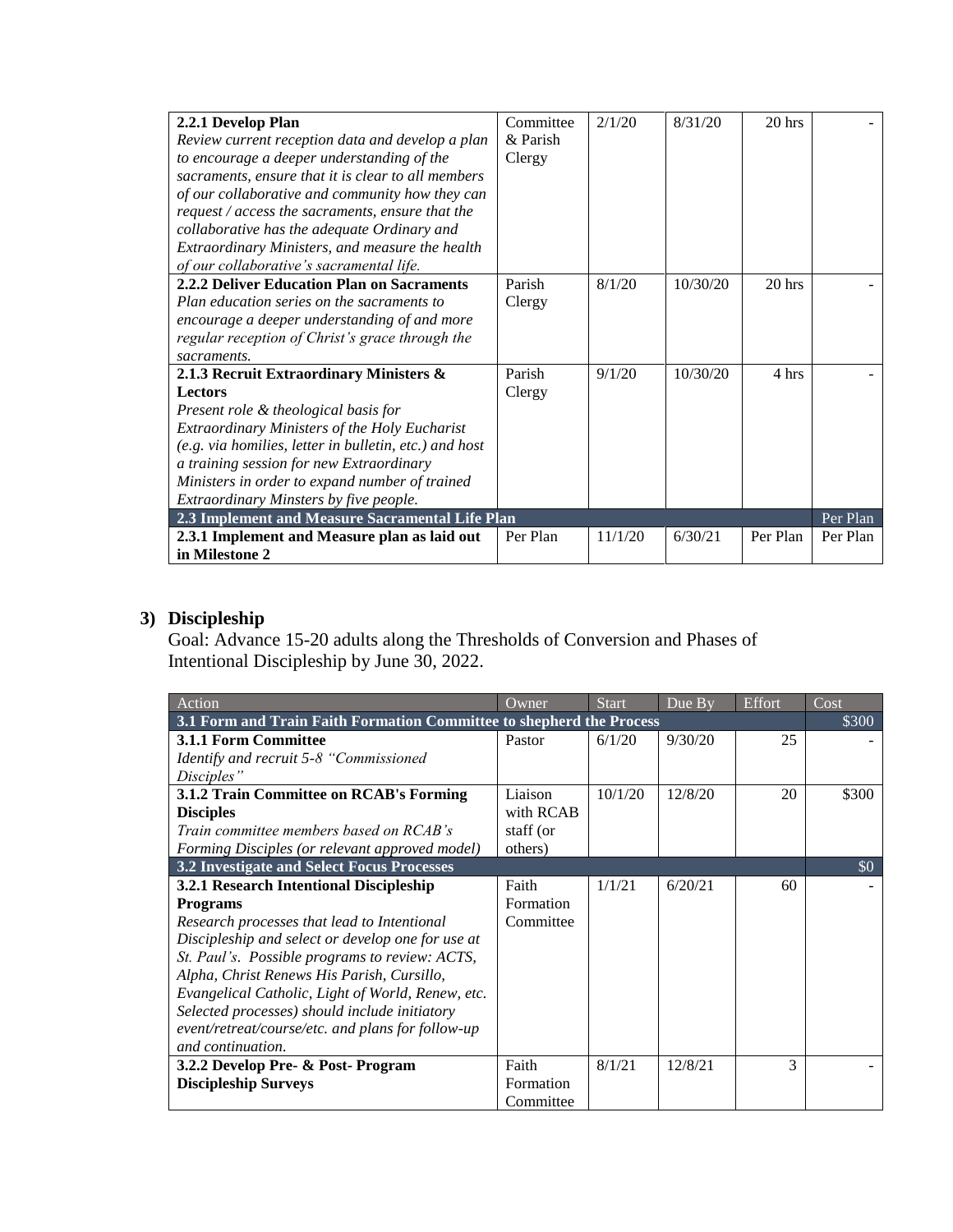| Prepare a survey to measure levels of<br>discipleship for future participants. |                                        |        |          |                           |                 |
|--------------------------------------------------------------------------------|----------------------------------------|--------|----------|---------------------------|-----------------|
| 3.3 Prepare and Implement Selected Process(es)                                 |                                        |        |          |                           | Program<br>Dep. |
| 3.3.1 Prepare program/processes                                                | Faith<br><b>Formation</b><br>Committee | 1/1/22 | 5/23/22  | Progra<br>m Dep.          | Program<br>Dep. |
| 3.3.2 Advertise and invite participants                                        | Faith<br><b>Formation</b><br>Committee | 1/1/22 | 5/23/22  | $3 \text{ hrs}$<br>person |                 |
| 3.3.3 Implement selected programs/process                                      | Faith<br>Formation<br>Committee        | 6/1/22 | 12/31/22 | Progra<br>m Dep.          | Program<br>Dep. |
| 3.3.4 Evaluate and adjust as needed                                            | Faith<br>Formation<br>Committee        | 1/1/23 | 1/30/23  | Progra<br>m Dep.          |                 |

## **4) Communication and Outreach**

Goal: Create and implement a comprehensive communications plan in our parish, school, and Catholic Center by June 30, 2021.

| Action                                                         | Owner          | <b>Start</b> | Due By  | Effort           | $\overline{\text{Cost}}$ |
|----------------------------------------------------------------|----------------|--------------|---------|------------------|--------------------------|
| 4.1 Mobilize Sacramental Life Committee and Capture Quick Wins |                |              |         |                  | \$0                      |
| 4.1.1 Form Committee                                           | Pastor &       | 10/1/19      | 1/31/20 | 5 hrs            |                          |
| Identify and Recruit 2-3 members from the                      | Chair of       |              |         |                  |                          |
| parish, choir school and Catholic Center to                    | Committee      |              |         |                  |                          |
| participate on the Communications Committee                    |                |              |         |                  |                          |
| 4.2 Research current comms and other examples                  |                |              |         |                  | \$0                      |
| 4.2.1 Survey each of our communities                           | Comms          | 2/1/20       | 3/31/20 | $10$ hrs         |                          |
| Create a survey for each entity to identify                    | Committee      |              |         |                  |                          |
| preferred means of communication and what                      |                |              |         |                  |                          |
| content parishioners want to know about.                       |                |              |         |                  |                          |
| <b>4.2.2 Review Survey Results</b>                             | Comms          | 4/1/20       | 5/15/20 | 5 <sub>hrs</sub> |                          |
| Tally results of survey                                        | Committee      |              |         |                  |                          |
| 4.2.3 Interview Priests, Staff, Lay Leaders                    | Comms          | 2/1/20       | 5/1/20  | $20$ hrs         |                          |
| Interview priests, staff and lay leaders about                 | Committee      |              |         |                  |                          |
| current and future communications needs.                       |                |              |         |                  |                          |
| 4.2.4 Collect any existing utilization data                    | Parish Staff   | 3/1/20       | 5/1/20  | 4 hrs            |                          |
| Collect any utilization metrics from existing                  |                |              |         |                  |                          |
| communication vehicles (e.g. website visits, email             |                |              |         |                  |                          |
| newsletter open rates. Etc.)                                   |                |              |         |                  |                          |
| 4.2.5 Research communications methods used                     | $2 - 3$        | 2/1/20       | 5/1/20  | $10$ hrs         |                          |
| by other parishes                                              | <b>Members</b> |              |         |                  |                          |
| Research methods of communications used in                     | of             |              |         |                  |                          |
| other parishes                                                 | Committee      |              |         |                  |                          |
| 4.2.6 Compare survey results with research &                   | Comms          | 5/1/20       | 6/30/20 | 3 hrs            |                          |
| interviews                                                     | Committee      |              |         |                  |                          |
| Compare survey results with research and                       |                |              |         |                  |                          |
| <i>interviews</i>                                              |                |              |         |                  |                          |
| 4.3 Write and implement Communications plan                    |                |              |         |                  | Per Plan                 |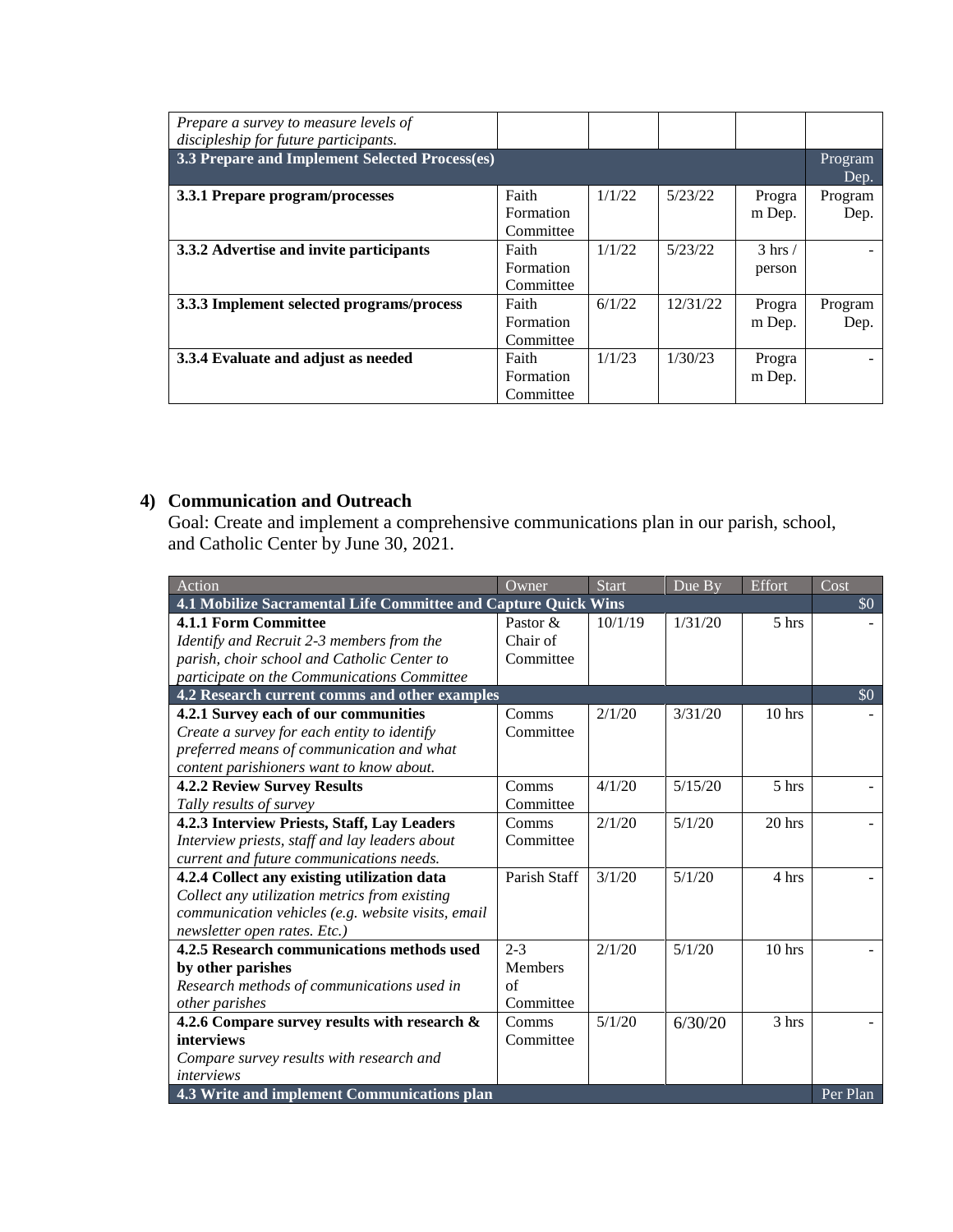| 4.3.1 Identify and document Key                 | Comms     | 7/1/20  | 10/30/20 | $40$ hrs |          |
|-------------------------------------------------|-----------|---------|----------|----------|----------|
| <b>Audiences/Persons</b>                        | Committee |         |          |          |          |
| Identify key audiences (or personas) that the   |           |         |          |          |          |
| collaborative should regularly communicate with |           |         |          |          |          |
| and their information needs (e.g. Regular       |           |         |          |          |          |
| Parishioners, Families of the Choir School,     |           |         |          |          |          |
| Catholic Students at Harvard, Visitors/Tourists |           |         |          |          |          |
| Members of the Harvard and Cambridge            |           |         |          |          |          |
| community, etc.)                                |           |         |          |          |          |
| 4.3.2 Identify official communication vehicles  | Comms     | 7/1/20  | 10/30/20 | $10$ hrs |          |
| & processes                                     | Committee |         |          |          |          |
| Identify the primary official communication     |           |         |          |          |          |
| channels that the collaborative will use and    |           |         |          |          |          |
| provide clear guidance on the editorial and     |           |         |          |          |          |
| review processes to be used.                    |           |         |          |          |          |
| 4.3.3 Identify supplemental vehicles &          | Comms     | 7/1/20  | 10/30/20 | 5 hrs    |          |
| processes                                       | Committee |         |          |          |          |
| Identify and supplemental communication         |           |         |          |          |          |
| channels that will support our mission and      |           |         |          |          |          |
| augment official communications.                |           |         |          |          |          |
| <b>4.3.4 Draft Implementation Plan</b>          | Comms     | 11/1/20 | 12/31/20 | 5 hrs    |          |
| Outline an implementation plan, including any   | Committee |         |          |          |          |
| necessary investments and/or process changes    |           |         |          |          |          |
| required to enable communications plan.         |           |         |          |          |          |
| 4.3.5 Implement Plan                            | Comms     | 1/1/21  | 6/30/21  | Per Plan | Per Plan |
| <b>Implement Plan</b>                           | Committee |         |          |          |          |

### **5) Temporal Goods Management**

Goal: To support our mission and call more people into a closer relationship with the Lord Jesus, we will improve our management of financial and physical resources by June 2023.

| Action                                       | $Q$ wner     | <b>Start</b> | Due By   | Effort          | Cost            |
|----------------------------------------------|--------------|--------------|----------|-----------------|-----------------|
| 5.1 Form permanent stewardship committee     |              |              |          |                 |                 |
| 5.1.1 Ongoing Planning for Capital           | Pastor $\&$  | 9/1/19       | 6/30/21  | $5$ hrs $/$     |                 |
| <b>Campaign and annual Offertory Pledge</b>  | Stewardship  | Ongoing      | Ongoing  | month           |                 |
|                                              | Committee    |              |          |                 |                 |
| 5.2 Capital Campaign Budget and Improvements |              |              |          |                 |                 |
|                                              |              |              |          |                 | <b>Budgeted</b> |
| 5.2.1 Monitor capital improvements and       | Parish Staff | 9/1/19       | 6/30/22  | $2 \text{ hrs}$ |                 |
| deferred maintenance items (repeat annually) | &            | ongoing      |          | month           |                 |
|                                              | Stewardship  |              |          |                 |                 |
|                                              | Committee    |              |          |                 |                 |
| 5.2.2 Allocate budget for capital            | Pastor $\&$  | 9/1/19       | 9/30/22  | $1 \text{ hr}$  |                 |
| improvements and deferred maintenance        | Stewardship  |              |          | month           |                 |
| (repeat annually)                            | Committee    |              |          |                 |                 |
|                                              |              |              |          |                 |                 |
| 5.2.3 Create capital improvements and        | Parish Staff | 10/1/19      | 10/30/22 | $1 \text{ hr}$  | As              |
| deferred maintenance projects schedule for   | &            |              |          | month           | <b>Budgeted</b> |
| current FY (repeat annually)                 | Stewardship  |              |          |                 |                 |
|                                              | Committee    |              |          |                 |                 |